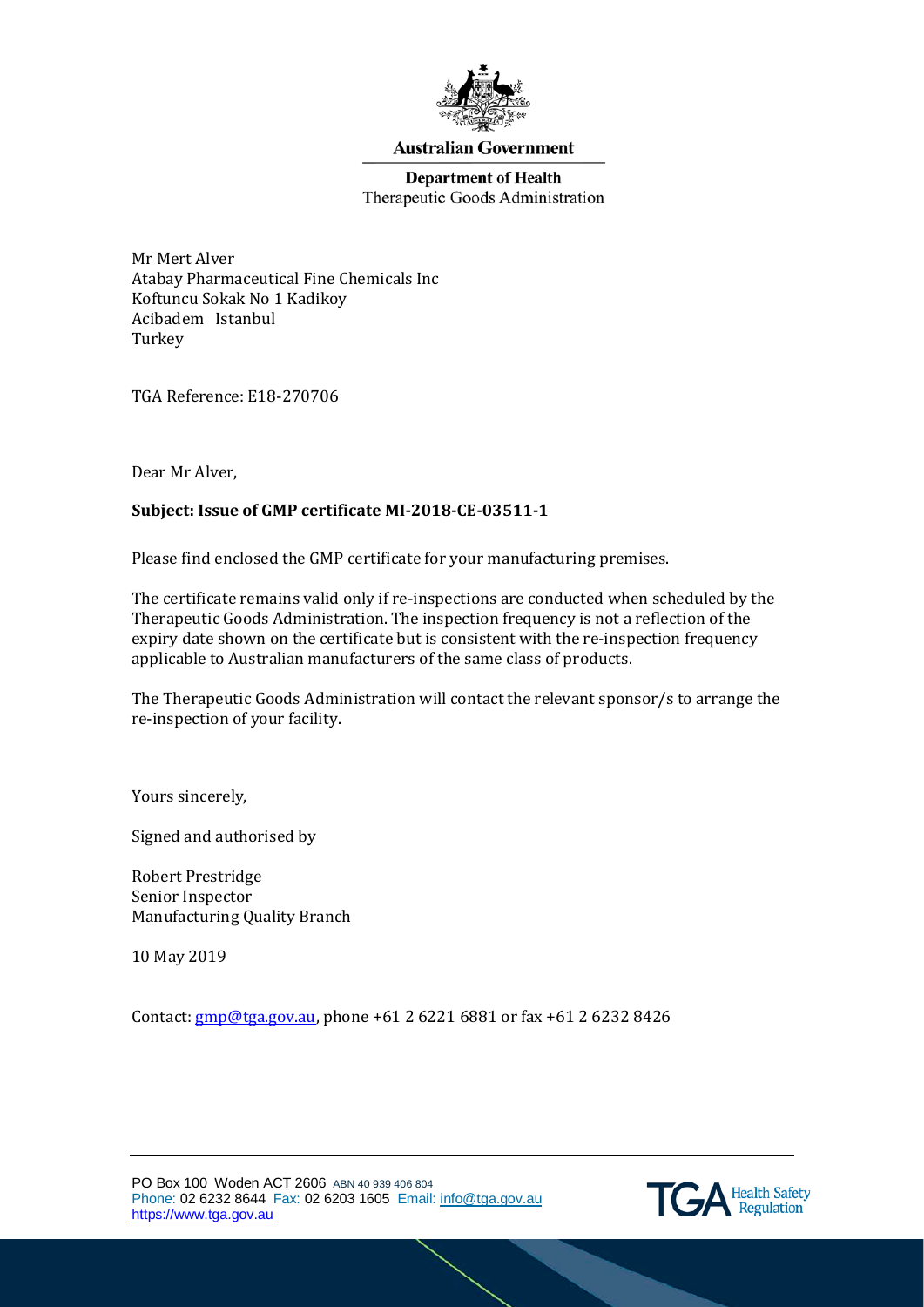

#### **Australian Government**

**Department of Health** Therapeutic Goods Administration

# **Certificate of GMP Compliance of a Manufacturer**

of Active Pharmaceutical Ingredients (APIs)

## **Certificate Number:**

MI-2018-CE-03511-1

**Issued to:**

Atabay Pharmaceutical Fine Chemicals Inc

### **Manufacturing Site Address:**

Koftuncu Sokak No 1 Kadikoy Acibadem Istanbul Turkey

The Therapeutic Goods Administration, the Competent Authority of Australia, confirms that this manufacturer of Active Pharmaceutical Ingredients (APIs) has been inspected following section/s 25(1)(g), 26(1)(g) and/or 26A(3) of the *Therapeutic Goods Act 1989* in connection with marketing authorisation/s listing API manufacturers located outside Australia.

From the knowledge gained during inspection of this manufacturer, the latest of which was conducted on 17 to 18 October 2018, it is considered that the manufacturer complies with the Good Manufacturing Practice requirements of the PIC/S Guide to Good Manufacturing Practice for Medicinal Products – 1 January 2017.

This certificate reflects the status of the manufacturing site at the time of the inspection noted above. This certificate remains valid until the expiry date provided that re-inspections are conducted as determined by the Therapeutic Goods Administration as the issuing Authority. This certificate should not be relied upon to reflect the compliance status after the expiry date.

# **EXPIRY DATE: 18 April 2021 ISSUE DATE**: **10 May 2019**

This Certificate remains valid only if re-inspections are conducted when scheduled by the Therapeutic Goods Administration. The authenticity of this Certificate may be verified with the Therapeutic Goods Administration as the issuing authority.

PO Box 100 Woden ACT 2606 ABN 40 939 406 804 Phone: 02 6232 8644 Fax: 02 6203 1605 Email: info@tga.gov.au [www.tga.gov.au](http://www.tga.gov.au/)